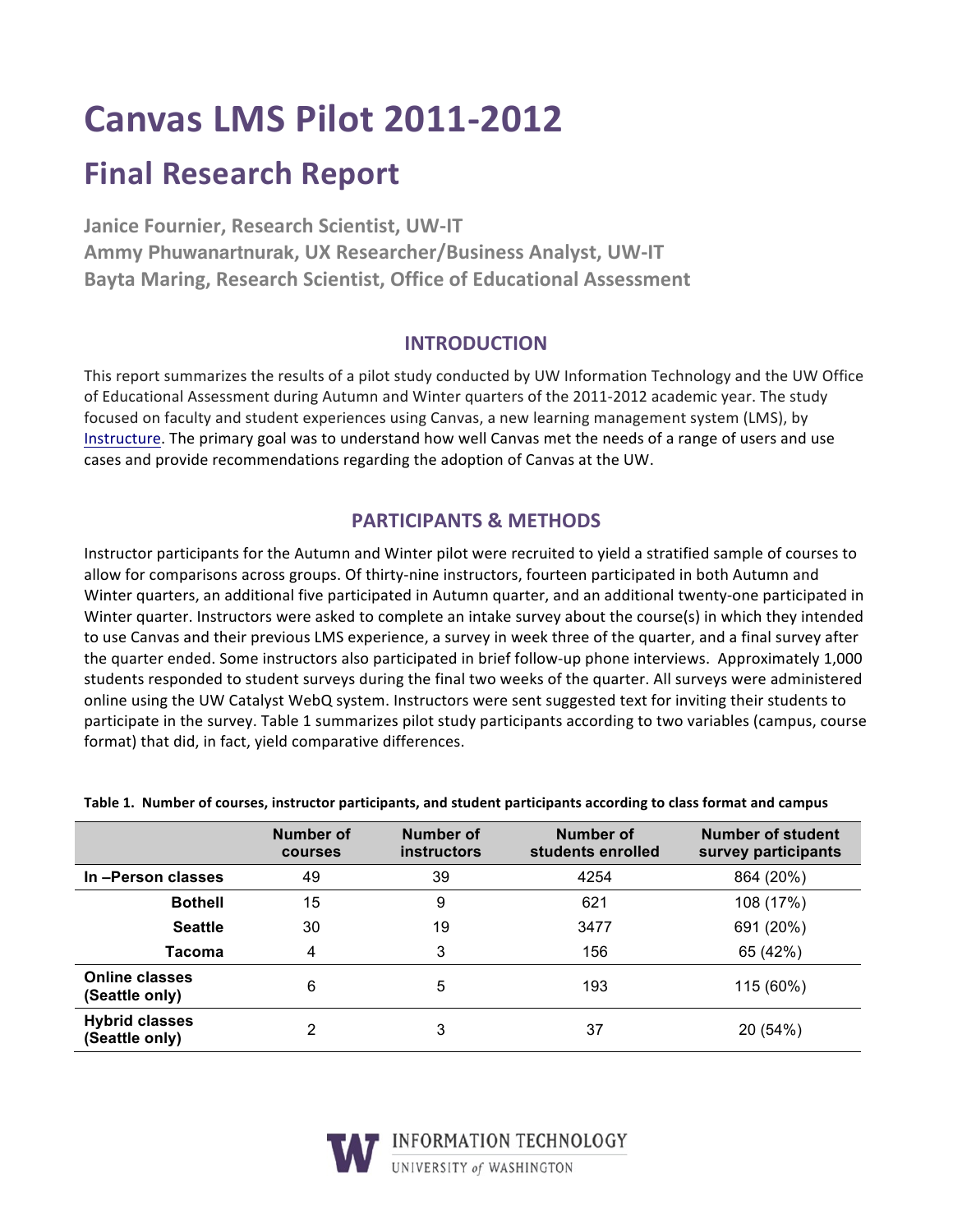# **SUMMARY OF RESULTS**

This section presents an overview of key findings from the Canvas pilot study, organized into three subsections: (A) Satisfaction with Canvas; (B) Impact of Canvas; and (C) Challenges.

# **A. Satisfaction with Canvas**

Satisfaction among faculty was fairly high; students were generally neutral about Canvas.

- On a scale of 1 "Extremely dissatisfied" to 5 "Extremely satisfied," faculty gave a mean rating of M = 3.94 and 71% indicated they would recommend Canvas to their colleagues.
- Students gave a mean satisfaction rating of M = 3.72 and 56% recommended that other instructors use Canvas.

**Users in online or hybrid courses were less satisfied with Canvas than those in in-person classes** (Figure 1). Students' mean ratings were significantly different across class format;<sup>1</sup> a significantly higher percentage of students in in-person classes would recommend other instructors use Canvas than those in online classes.<sup>2</sup> For faculty, there was not a significant difference in satisfaction ratings, but a significantly higher percentage of faculty teaching in-person classes would recommend the tool to their colleagues than faculty in online classes.<sup>3</sup>



Figure 1. Mean satisfaction ratings and percentage recommending Canvas, faculty and students.

It should be noted that the **sample of online classes was extremely small and represented very few UW** departments. However, the findings also suggest that more study is needed before Canvas can be implemented in all online UW classes. Additionally, certain features of Canvas, particularly a discussion forum and notifications, need to be improved in order to work well for online classes.

<u> 1989 - Johann Stein, fransk politik (d. 1989)</u>



<sup>&</sup>lt;sup>1</sup> According to an independent samples t-test,  $p < .001$ .<br><sup>2</sup> According to a Pearson's chi-square,  $p < .001$ <br><sup>3</sup> According to a Pearson's chi-square,  $p < .01$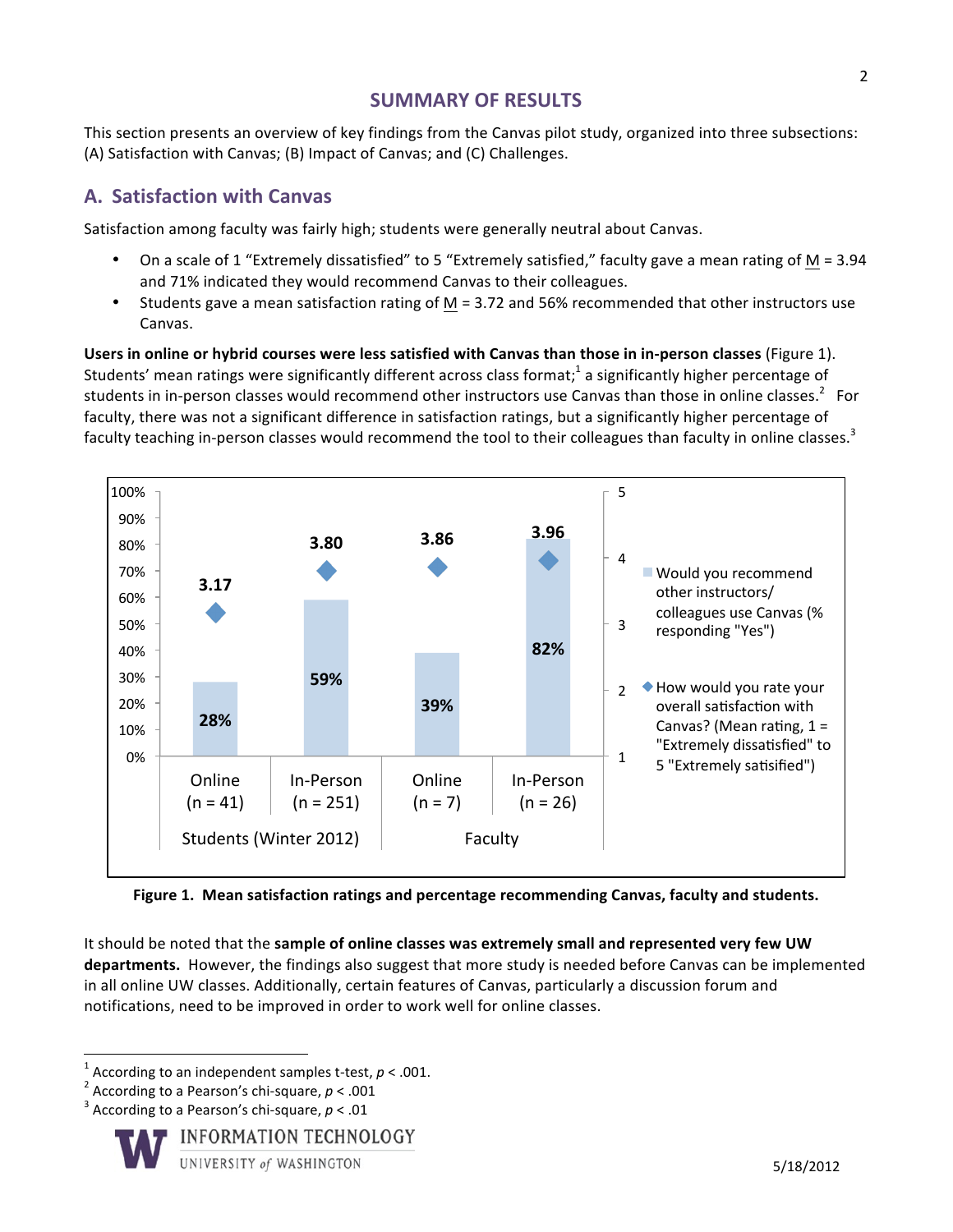In general, users were comparably satisfied with Canvas and Catalyst tools, but were more satisfied with **Canvas than other LMS's (Blackboard and Moodle)** as shown in Figure 2. In open-ended responses, faculty and students also reported a better experience with Canvas than with other LMSs they had used (including BlackBoard, Moodle, and Catalyst).

*"I much prefer Canvas to either Catalyst or BlackBoard" - Faculty*

"*it is the best that I have used so far." - Faculty* 

*"[Canvas] is much more complete." - Student*

"It's much better than both catalyst and blackboard. Especially blackboard. Interface is nicer, *too." – Student*



Figure 2. Mean satisfaction ratings (from 1 "Extremely dissatisfied" to 5 "Extremely satisfied") of Canvas and other LMSs from previous LMS users, as indicated

Among students, satisfaction ratings were generally lower among students more advanced in their academic **careers than students less advanced.** Specifically, freshmen gave significantly higher mean ratings than the average from other students combined, and graduate students gave significantly lower mean ratings than the average from all other students (Figure 3).<sup>4</sup> The open-end responses suggest that the more advanced students were more familiar with other learning tools; therefore, they were less willing to adopt Canvas.

 $4$  All one-way Analyses of Variance were statistically significant, with significant post-hoc and contrast analyses ( $p < .001$  for all comparisons).



<u> 1989 - Johann Stein, fransk politik (d. 1989)</u>

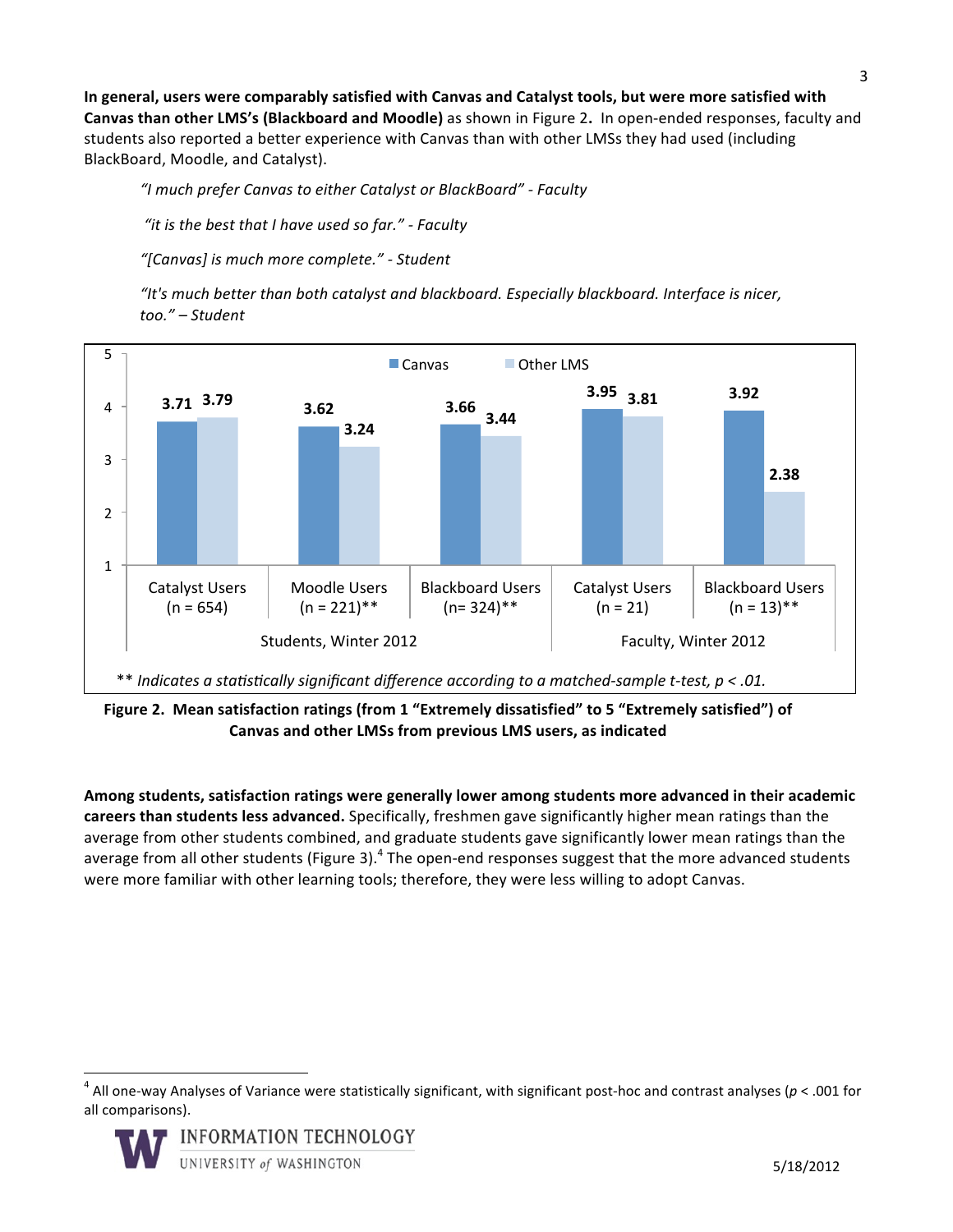

Figure 3. Mean satisfaction ratings and percentage recommending Canvas, students (Winter quarter only)

# **B. Impact of Canvas**

The impact of Canvas was assessed in three areas: effects on student learning, faculty teaching, and communication. Overall, Canvas had a positive impact on faculty teaching; however, there was no strong impact on student learning or communication.

#### *1. Impact on student learning*

**Evidence for impact of Canvas on student learning was mixed, and reflected overall satisfaction ratings.** A set of items were included on the student survey to assess impact of Canvas on student learning. As Figures 4 and 5 indicate, findings for these items were extremely consistent with satisfaction ratings.<sup>5</sup>



Figure 4. Students' mean ratings for items about impact of Canvas on their learning experience, from 1 "Strongly Disagree" to 5 "Strongly Agree," according to class format

 $<sup>5</sup>$  In general, statistical testing for these items were the same as those for satisfaction ratings.</sup>



<u> 1989 - Johann Stein, fransk politik (d. 1989)</u>

**INFORMATION TECHNOLOGY** 

UNIVERSITY of WASHINGTON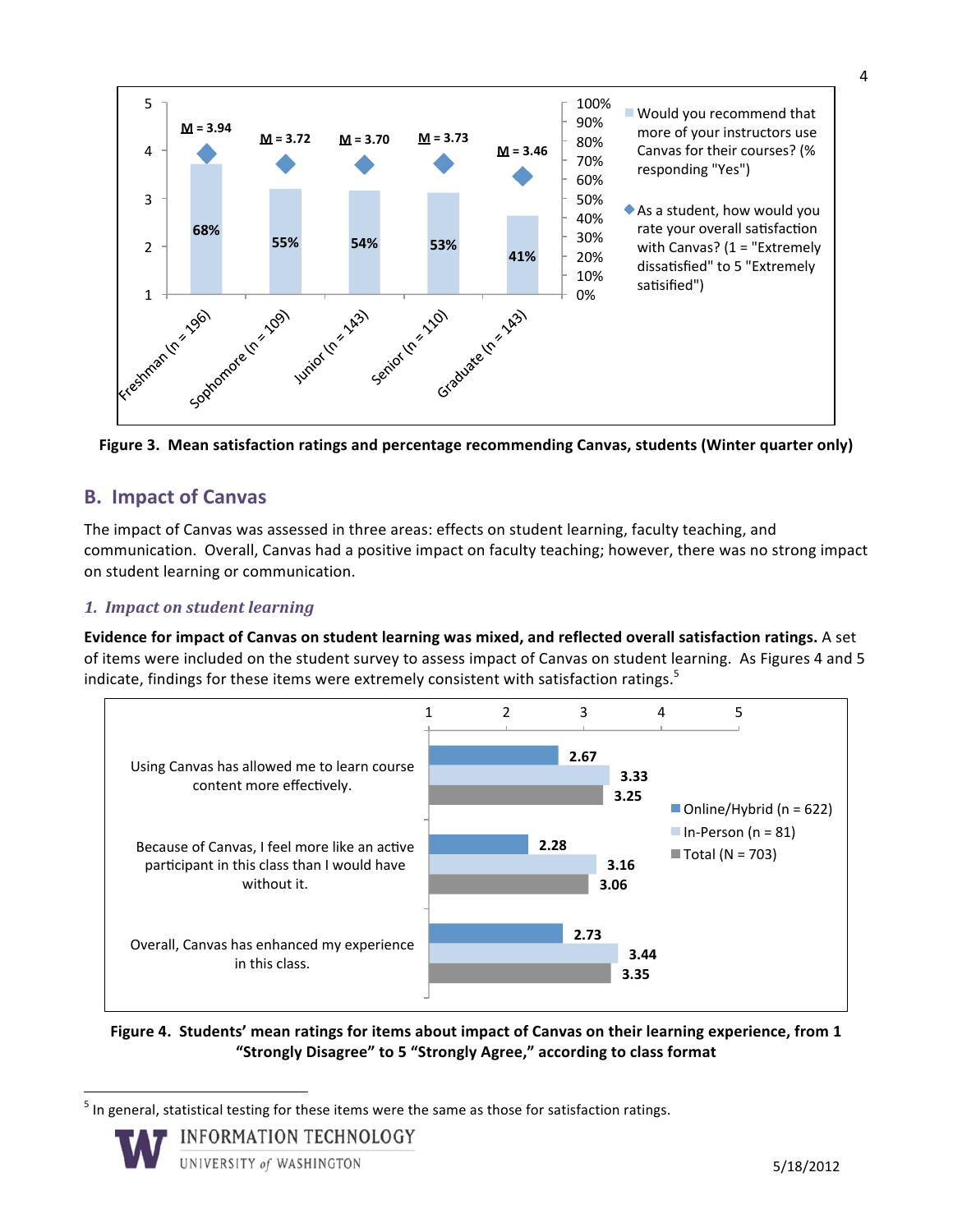

Figure 5. Students' mean ratings for items about impact of Canvas on their learning experience, from 1 "Strongly Disagree" to 5 "Strongly Agree," according to students' class standings

#### *2. Impact on faculty efficiency*

Faculty saw increases in teaching efficiency, due mostly to Canvas' integrated assignment and grading system. Overall, 73% of faculty agreed or strongly agreed with the statement, "Using Canvas last quarter made teaching my course(s) more efficient. However, a significantly lower percentage<sup>6</sup> of faculty in online classes agreed with this statement than those in in-person classes (see Figure 6).



Figure 6. Percentage of faculty agreeing or strongly agreeing with the statement, "Using Canvas last quarter made teaching my course(s) more efficient," according to class format.

 $^6$  According to a Pearson's chi-square analysis,  $p < .05$ .

<u> 1989 - Johann Stein, fransk politik (d. 1989)</u>



5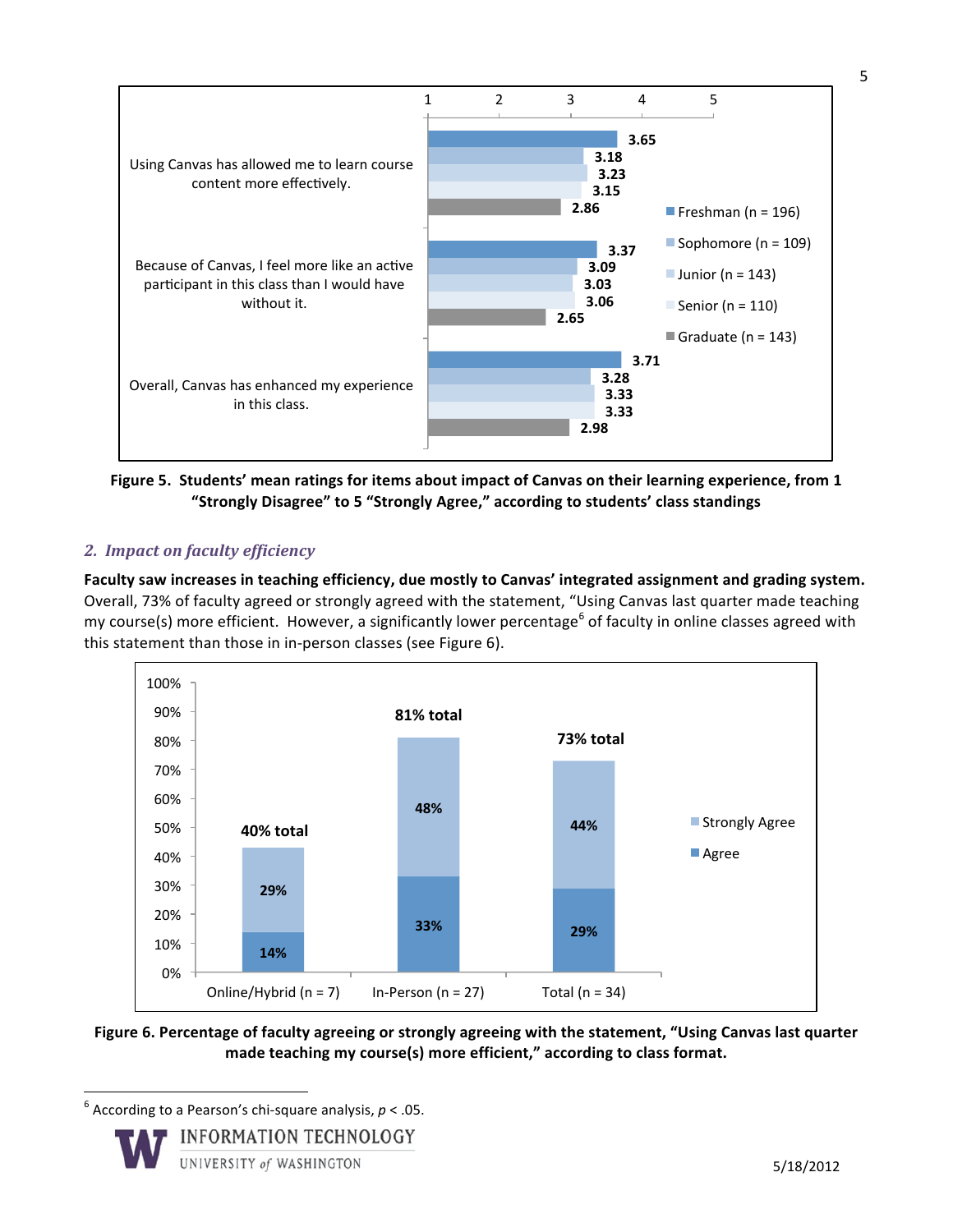Open-ended comments suggest that faculty found time savings with Canvas primarily in the domain of grading. When describing what features enhanced their teaching the most, faculty most frequently mentioned (1) SpeedGrader because it saved them time in grading, and (2) posting assignments such that they are integrated with the course calendar and student submissions. Below are selected quotes illustrating benefits to faculty efficiency in these tools.

Love SpeedGrader-- *efficient, allows easier comments, and uploads, easy to see state.* 

SpeedGrader, both for my time and for encouraging student response.

Assignment posting and submission were essential to ensuring promptness and sequential *productivity.*

It should be noted that almost all classes including in this pilot involved grading of traditional writing assignments. To date, Canvas' grading system is virtually untested in many contexts, such as mathematicallybased quizzes and assignments, multi-media submissions, and science lab write-ups.

## *3. Potential for impact on communication*

There was no clear evidence that Canvas enhanced communication for pilot participants. However, there is future potential for teaching innovation using Canvas' suite of communication tools. Canvas provides many different features designed to enhance communication between faculty and students and between students and their classmates. During the pilot, students and faculty in several classes, most notably in online classes, found significant challenges with Canvas' discussion board tool, concerning primarily how discussion threads were organized and how responses to existing posts were displayed. It is expected that the design of Canvas' discussion board will be enhanced before adoption by additional UW classes in the fall.

Many of the communication and collaboration features were new to faculty and did not necessarily fit with their existing teaching practices. Open-ended data suggest that **faculty began to experiment with Canvas communication tools, leading to innovation in their teaching.** For example, several participants tried to increase student-to-student collaboration, using Canvas groups, wiki pages, peer review tool, and encouraging students to use the chat and video conference features to assist out-of-class study groups.



Figure 7. Students' satisfaction ratings and indication of overall impact of Canvas, according to **faculty use of communication tools<sup>7</sup> (Winter 2012 only)** 

Both comparisons are statistically significant, according to a modified independent samples t-test,  $p < .01$ .



<u> 1989 - Johann Stein, fransk politik (d. 1989)</u>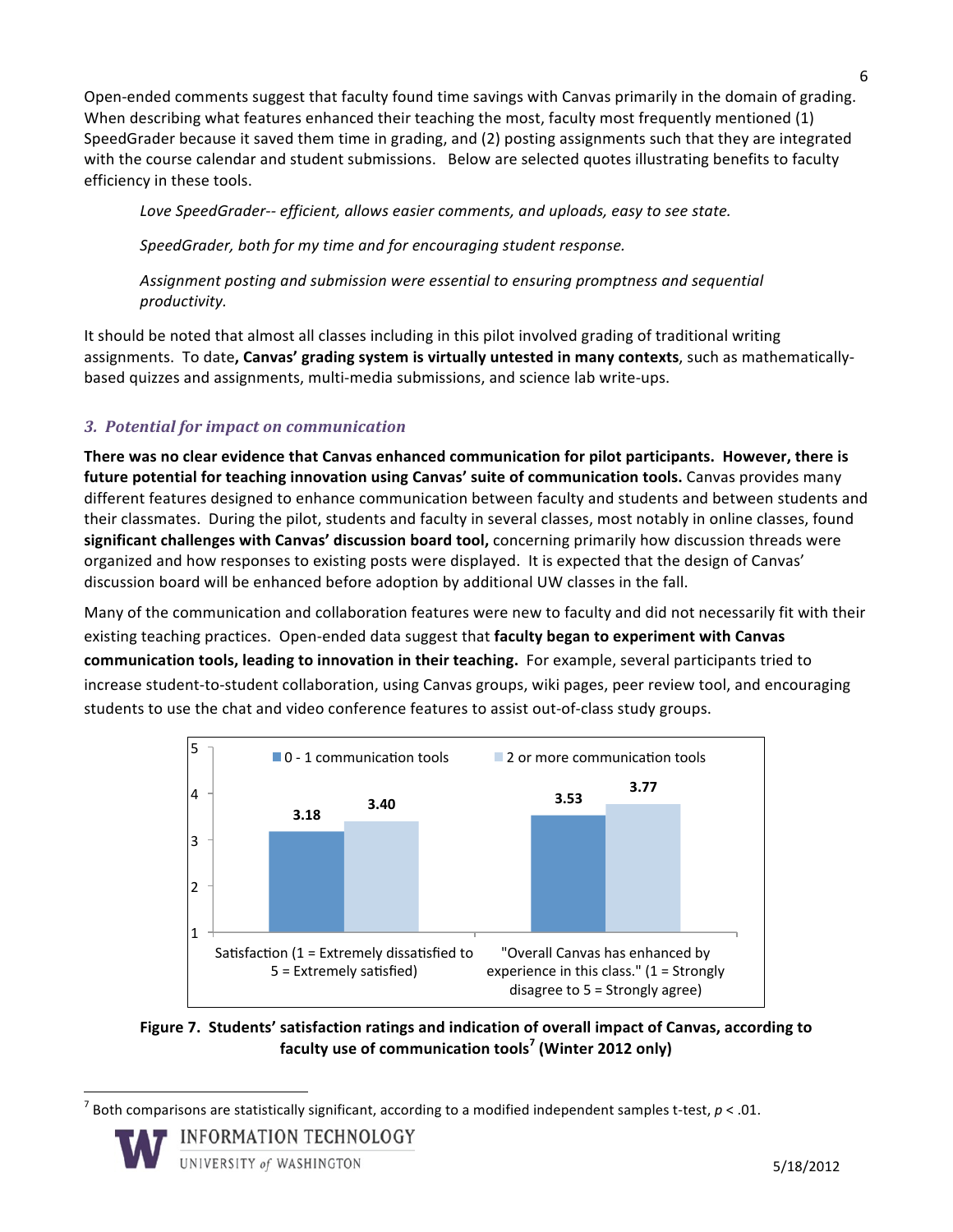Numerical analysis suggests that students in the classes using more than one of Canvas' collaboration and communication tools were more satisfied with Canvas and were more likely to indicate that the tool enhanced their overall experience than students in classes using one or none of these tools (see Figure 7). It should be noted, however, that these differences may be due to overall teaching quality or instructors' general ability to use Canvas effectively.

Open-ended data also suggest that these features of Canvas may lead to innovation for faculty in the future. For example, several indicated that they were interested in *adding* a discussion forum to their class, which was not necessarily something they had done before. Similarly, respondents indicated a desire to try out audio or video feedback on assignments, a feature integrated within Canvas' assignment and grading system.

There was also one unique example of innovation with Canvas in fall quarter, in which one faculty member used the video conference tool to conduct "virtual office hours." The faculty member reported that the virtual environment (a) dramatically increased office hour attendance and (b) allowed students to ask questions they might not have been willing to ask in person. Student feedback suggests that the open office hours may have increased student engagement: 68% of Autumn 2011 survey respondents from this class agreed or strongly agreed with the statement "Because of Canvas, I feel more like an active participant in this class than I would have without it," compared to only 35% of respondents from other pilot classes that quarter.

# **C. Challenges**

Both faculty and students encountered challenges using Canvas in their classes. Faculty had difficulty learning how Canvas worked while students primarily found Canvas' design and navigation problematic.

#### *1. Challenges faced by faculty*

Twenty-eight instructors reported that they encountered some challenges using Canvas in their classes. The main challenge across course types was learning how to use the system; many instructors reported that it took time to figure out how different parts of Canvas worked. The lack of a "student view" of the site compounded this issue, as instructors could not fully understand the effect of their actions. Additionally, instructors across class types reported that they had difficulty with grading and quiz features, while instructors teaching online courses reported that the discussion forum and notifications were their biggest challenges.

*"Mastering the terminology, and the various capabilities of the different features. (E.g., what is a 'discussion'* and how does it relate to an 'announcement' and to an 'assignment'?), getting clear on *grading procedures*

*"I needed to know what students would see before I could evaluate if using a particular tool would work."*

"One thing I want to be able to do: to have more grading options. Specifically, for individual journal responses (which I don't want to give a number grade or award points) I would like to have a check-plus, *check, check-minus option rather than just complete/incomplete."* 

*"The discussion board is terrible so I stuck to using a blog on Wordpress. This defeats the purpose of*  having everything all in one place and students have to subscribe to multiple tools."